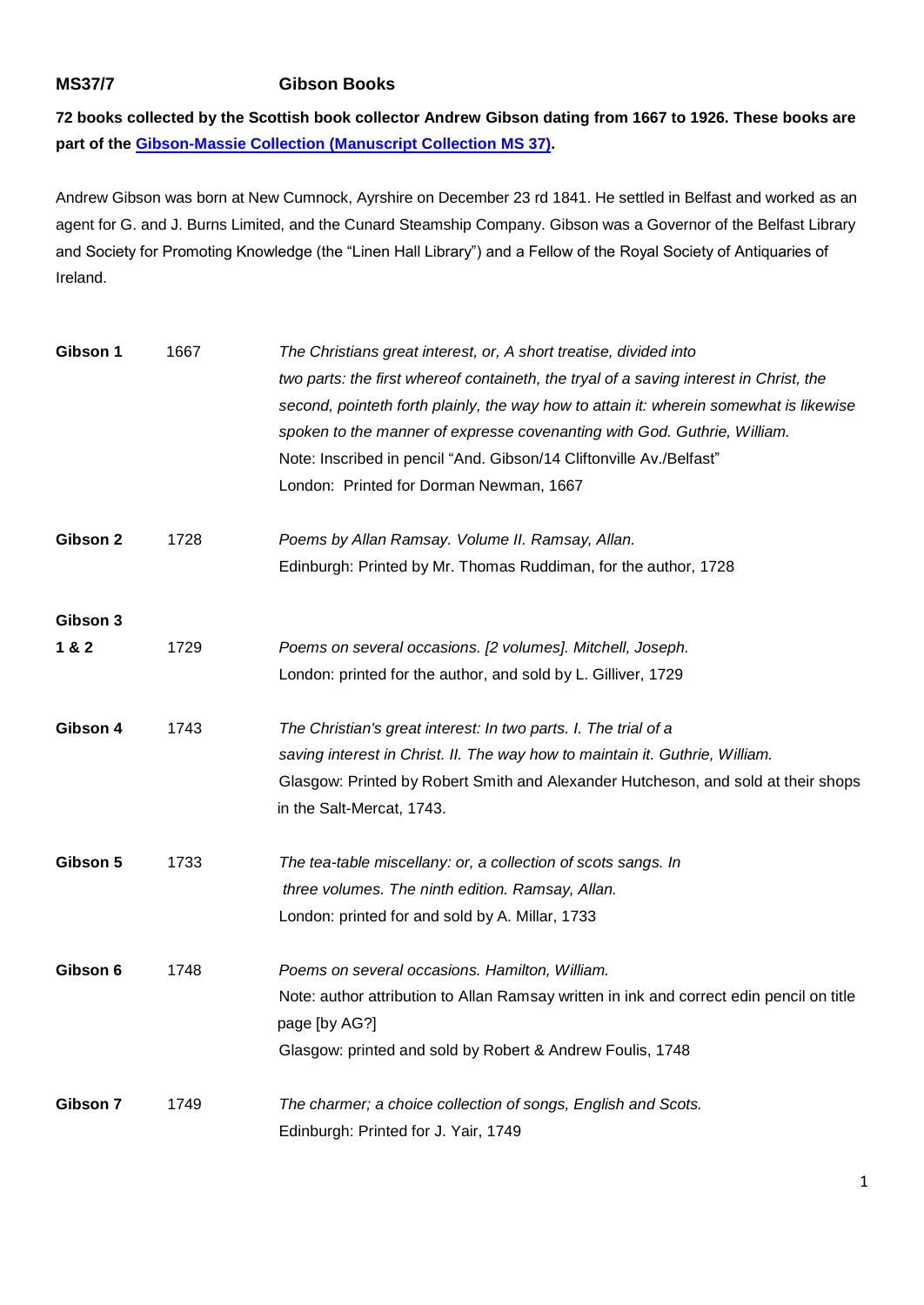| Gibson 8  | 1753 | Some choice, select meditations on 1. The nature of the Gospel II. The<br>necessity and advantages of faith III. The Gospel-privilege of justification, with further<br>observations upon the same subject: as also upon the effectual calling and the<br>difference between moral and saving grace, distinctly handled.<br>Glasgow: Printed by J. Bryce and D. Paterson, 1753 |
|-----------|------|--------------------------------------------------------------------------------------------------------------------------------------------------------------------------------------------------------------------------------------------------------------------------------------------------------------------------------------------------------------------------------|
| Gibson 9  | 1762 | The visions of John Bunyan: being his last remains. Giving an<br>account of the glories of heaven and the terrors of hell, and of the world to<br>come. Bunyan, John.<br>Glasgow: printed and sold by J. Galbraith and Company, 1762                                                                                                                                           |
| Gibson 10 | 1766 | The duty of national covenanting explained. Moncrieff, Alexander.<br>Glasgow: Bryce, 1766                                                                                                                                                                                                                                                                                      |
| Gibson 11 | 1774 | A Tour in Scotland and Voyage to the Hebrides; 1772. Pennant, Thomas.<br>Note: Title page inscribed "Wm. Babington"<br>Chester: J. Monk, 1774                                                                                                                                                                                                                                  |
| Gibson 12 | 1774 | Poems, chiefly rural. Richardson, William.<br>Note: Inscribed "Charlotte Drummond/July 9 <sup>th</sup> 1810". Author attribution added to title<br>page in pencil [AG?]<br>Glasgow: Printed and sold by R. & A. Foulis, 1774                                                                                                                                                   |
| Gibson 13 | 1777 | The loss and recovery of elect sinners: with the difficulty of their coming back again to<br>glory. Adamson, John.<br>Glasgow: printed by John Bryce, 1777                                                                                                                                                                                                                     |
| Gibson 14 | 1782 | Poems by Robert Alves, A.M. Alves, Robert.<br>Edinburgh: printed for the author. Sold by William Creech, Edinburgh; and T. Cadell,<br>London, 1782                                                                                                                                                                                                                             |
| Gibson 15 | 1786 | The musical miscellany; a select collection of the most<br>approved Scots, English, & Irish songs, set to music [Music Score]. Smith, Alexander.<br>Note: Inscribed in pencil "See another edition same printer and date with lithograph<br>title page and frontispiece. Note difference at page 288. Incomplete."<br>Perth: printed by J. Brown, 1786                         |
| Gibson 16 | 1790 | Poems: by Miss Carmichael. Carmichael, R.<br>Note: W. Craibe Angus bookplate. Note in pencil by AG "Page vii, "Mr. Robert<br>Burns, 2 copies" (refers to subscribers)<br>Edinburgh: printed for the author, and sold by Peter Hill, 1790                                                                                                                                       |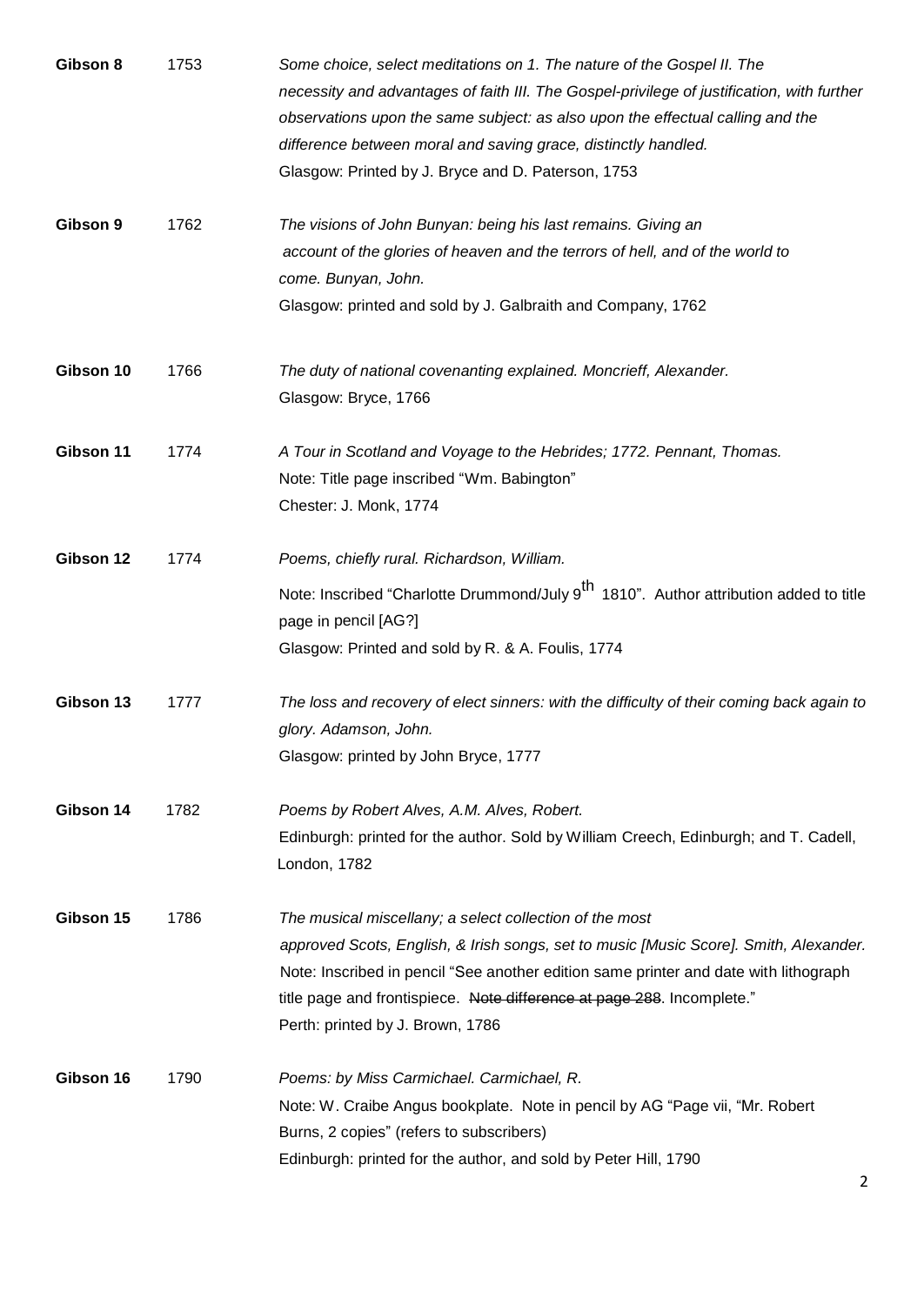| Gibson 17 | 1792            | The Edinburgh musical miscellany: a collection of the most approved<br>Scotch, English, and Irish songs, set to music [Music Score]. Sime, D.<br>Edinburgh: Printed for W. Gordon etc., 1792                                                                                                                             |
|-----------|-----------------|--------------------------------------------------------------------------------------------------------------------------------------------------------------------------------------------------------------------------------------------------------------------------------------------------------------------------|
| Gibson 18 | 1793            | The Edinburgh musical miscellany: a collection of the most approved<br>Scotch, English, and Irish songs, set to music. Selected by D. Sime, Edinburgh. Vol. II<br>[Music Score]. Sime, D.<br>Edinburgh: printed by Grant & Moir for John Elder, T. Brown, and C. Elliot; and W.<br>Coke, Leith, 1793                     |
| Gibson 19 | 1794            | Scottish song in two volumes.<br>Note: 2 copies of volume 1 in different bindings. Volumes in same binding have<br>pencil notes throughout.<br>London: printed for J. Johnson; and J. Egerton, 1794                                                                                                                      |
| Gibson 20 | 1794            | Poems, chiefly in the Scottish dialect. By Robert Burns. In two<br>volumes. A new edition, considerably enlarged. Burns, Robert.<br>Edinburgh: printed for T. Cadell, London, and William Creech, Edinburgh, 1794                                                                                                        |
| Gibson 21 | [1795]          | A miscellaneous collection of the best English & Irish songs: properly adapted<br>for the voice and piano-forte.<br>Glasgow: Printed & sold by J McFadyen at his musical circulating library, [1795]                                                                                                                     |
| Gibson 22 | [1797]          | From thee Eliza. A Favorite New Song. Words by Burns. Burns, Robert.<br>Edinburgh: Urbani and Liston, [1797]                                                                                                                                                                                                             |
| Gibson 23 | $[1796 - 1798]$ | Poetry; original and selected [Volume 2].<br>Note: Includes poems by Burns and Ramsay. No contents or title page. Content to<br>volumes 1 and 3 are included<br>Glasgow: printed for and sold by Brash & Reid, [1796-98]                                                                                                 |
| Gibson 24 | [1796-1798]     | Poetry original and selected [Volume 3].<br>Glasgow: printed for and sold by Brash & Reid, [1796-98?]                                                                                                                                                                                                                    |
| Gibson 25 | 1797            | The Christian's great interest. In two parts: I. The trial of a<br>saving interest in Christ. II. The way how to attain it. Guthrie, William.<br>Note: Inscribed in pencil on prelim "And. Gibson/14 Cliftonville Av/Belfast".<br>Title page inscribed in ink "Eleanor Ramsay".<br>Edinburgh: Printed by H. Inglis, 1797 |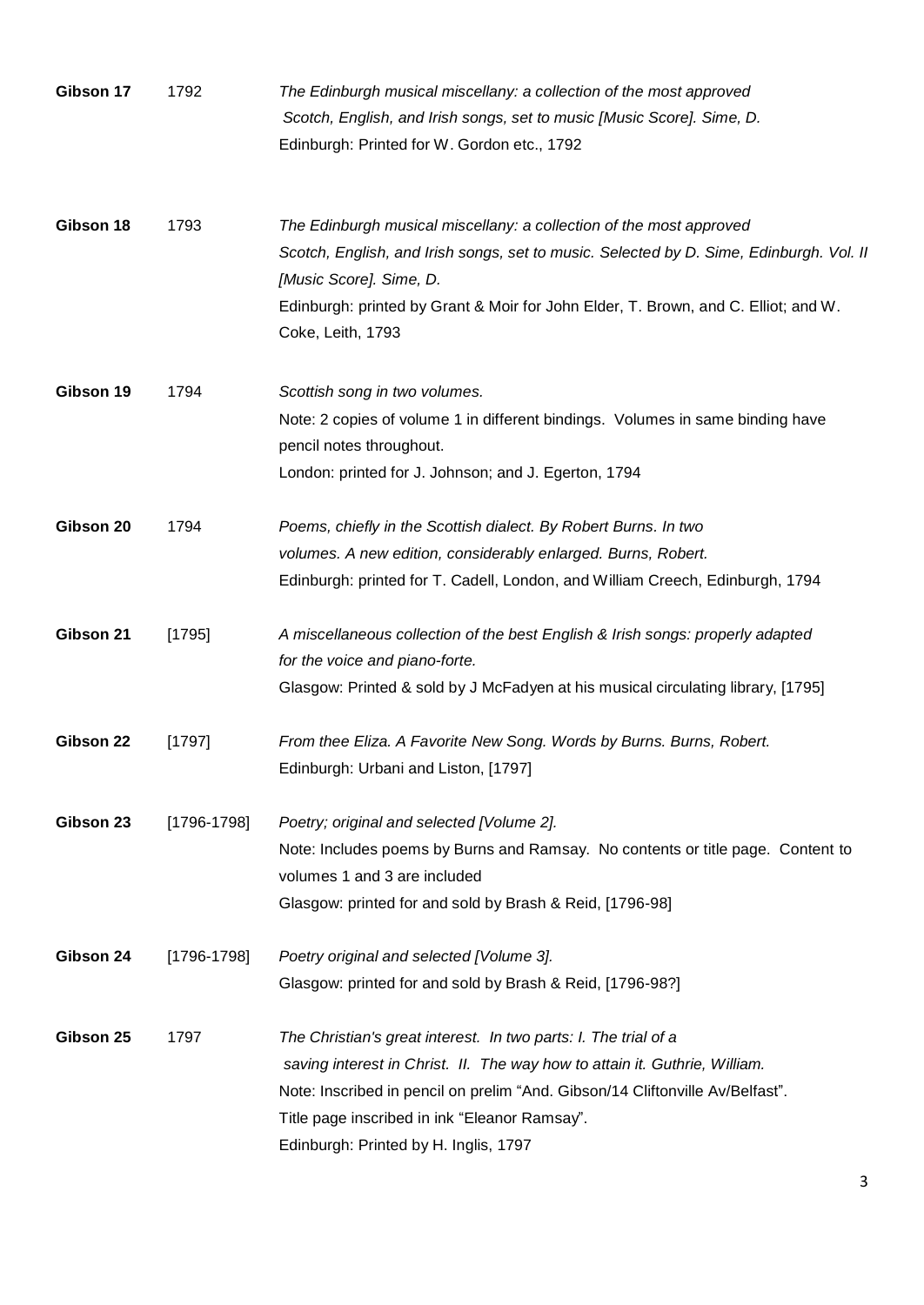| Gibson 26 | 1798 | An Introduction to the History of Poetry in Scotland from                              |
|-----------|------|----------------------------------------------------------------------------------------|
|           |      | the beginning of the thirteenth century to the present time; with a conversation on    |
|           |      | Scotish song  To which are subjoined Sangs of the Lowlands of Scotland  With           |
|           |      | characteristic designs, composed and engraved by  David Allan. Campbell,               |
|           |      | Alexander.                                                                             |
|           |      | Edinburgh: Andrew Foulis, 1798                                                         |
| Gibson 27 | 1798 | The history of the city of Glasgow and suburbs. Denholm, James.                        |
|           |      | Second edition. Glasgow: R. Chapman, 1798                                              |
| Gibson 28 |      | Poems, chiefly in the Scottish dialect. By Robert Burns.                               |
| 1 & 2     | 1800 | In two Volumes. Burns, Robert.                                                         |
|           |      | Note: 2 copies, both in poor condition.                                                |
|           |      | Belfast: printed by William Magee, 1800                                                |
| Gibson 29 | 1801 | Poems chiefly in the Scottish dialect. In two volumes. Vol. II. Burns, Robert.         |
|           |      | Berwick: printed by H. Richardson, 1801                                                |
| Gibson 30 | 1802 | Burn's Poems. Stewart"s edition. Burns, Robert.                                        |
|           |      | Glasgow: Printed by Niven, Napier and Khull, 1802                                      |
| Gibson 31 | 1802 | Poems by Robert Burns, with his life and character. Burns, Robert.                     |
|           |      | Dundee: F. Ray, 1802                                                                   |
| Gibson 32 | 1803 | Poems chiefly in the Scottish dialect, by Robert Burns; with an                        |
|           |      | account of his life. Burns, Robert.                                                    |
|           |      | Note: Volume has been partially burnt, damage to right-hand corner. Inscribed in ink   |
|           |      | "William Simpson's book, Larne"                                                        |
|           |      | Belfast: printed by W. Magee, 1803                                                     |
| Gibson 33 | 1803 | Poems, chiefly in the Scottish dialect. Burns, Robert.                                 |
|           |      | London: A. Cleugh, 1803                                                                |
| Gibson 34 | 1803 | [Scotland. Court of Session]. Information for Thomas                                   |
|           |      | Stewart, bookseller, formerly in Trongate of Glasgow, now in                           |
|           |      | Greenock, respondent and defender; : against Messrs. Caddell and Davies,               |
|           |      | booksellers in London, ; William Creech, bookseller in Edinburgh; Gilbert Burns, the   |
|           |      | only surviving brother of the late Robert Burns; and William Thomson, Writer in        |
|           |      | Dumfries, factor loco tutoris to the children of the said Robert Burns, suspenders and |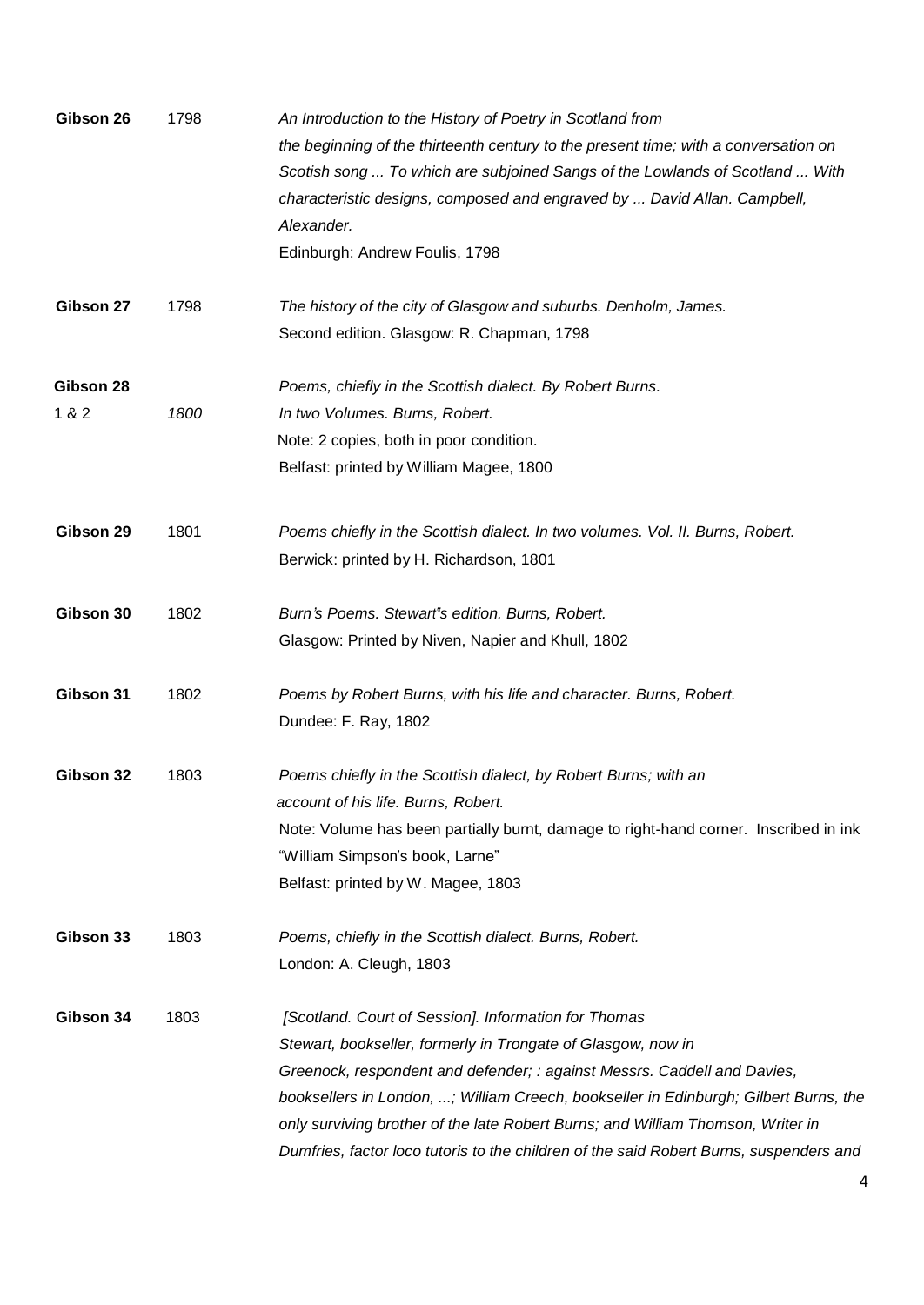|            |        | pursuers. Fletcher, A. R.                                                             |
|------------|--------|---------------------------------------------------------------------------------------|
|            |        | Edinburgh: Printed by J. Robertson, 1803                                              |
| Gibson 35  | [1803] | The thorn: sung by Mr. Incledon at the Theatre Royal Covent                           |
|            |        | Garden and in his new entertainment call'd Variety, composed by Wm. Shield            |
|            |        | musician in ordinary to his Majesty. Words by Robt. Burns. Burns, Robert.             |
|            |        | London Printed by Goulding, Phipps & D'Almaine,  Likewise may be had of               |
|            |        | Goulding, Knevett & Co  Dublin & James Stevens Glasgow. [ca. 1803]                    |
| Gibson 36  | [1803] | The thorn: sung by Mr. Incledon at the Theatre Royal Covent                           |
|            |        | Garden and in his new entertainment call'd Variety, composed by Wm. Shield            |
|            |        | musician in ordinary to his Majesty. Words by Robt. Burns. Burns, Robert.             |
|            |        | London: Printed by Goulding, Phipps & D'Almaine,  Likewise may be had of              |
|            |        | Goulding, Knevett & Co  Dublin. [ca. 1803]                                            |
| Gibson 37  | [1803] | Ye banks and braes o'bonny doon. A Scotch Duett. The words                            |
|            |        | by Burns. Burns, Robert.                                                              |
|            |        | Note: Stamped "Sold by Maclean. 10 Batchelors Walk"                                   |
|            |        | Dublin: E. Lee [1803]                                                                 |
| Gibson 38  | 1805   | The works of Robert Burns; with an account of his life, and a                         |
|            |        | criticism on his writings. To which are prefixed Some observations on the character   |
|            |        | and condition of the Scottish peasantry. Vol. II General correspondence; including    |
|            |        | pieces of miscellaneous poetry. Burns, Robert.                                        |
|            |        | Note: 2 copies.                                                                       |
|            |        | Belfast: printed for Archer and Ward, and D. Simms, 1805                              |
| Gibson 39  | 1805   | The works of Robert Burns; with an account of his life, and a                         |
|            |        | criticism on his writings. To which are prefixed Some observations on the character   |
|            |        | and condition of the Scottish peasantry. Vol. III. Poems formerly published with some |
|            |        | additions. To which is added, a history of these poems, by Gilbert Burns. Burns,      |
|            |        | Robert.                                                                               |
|            |        | Belfast: printed for Archer and Ward, and D. Simms, 1805                              |
| Gibson 39A | 1806   | Letters addressed to Clarinda, &c. Burns, Robert.                                     |
|            |        | Belfast: L. Rae, 1806                                                                 |
| Gibson 40  |        |                                                                                       |
| 1&2        | [1810] | A select collection of original Scottish airs for the voice: with introductory        |
|            |        | & concluding symphonies & accompaniments for the piano forte, violin &                |
|            |        | violoncello by Pleyel Rozeluch and Haydn with select and characteristic verses        |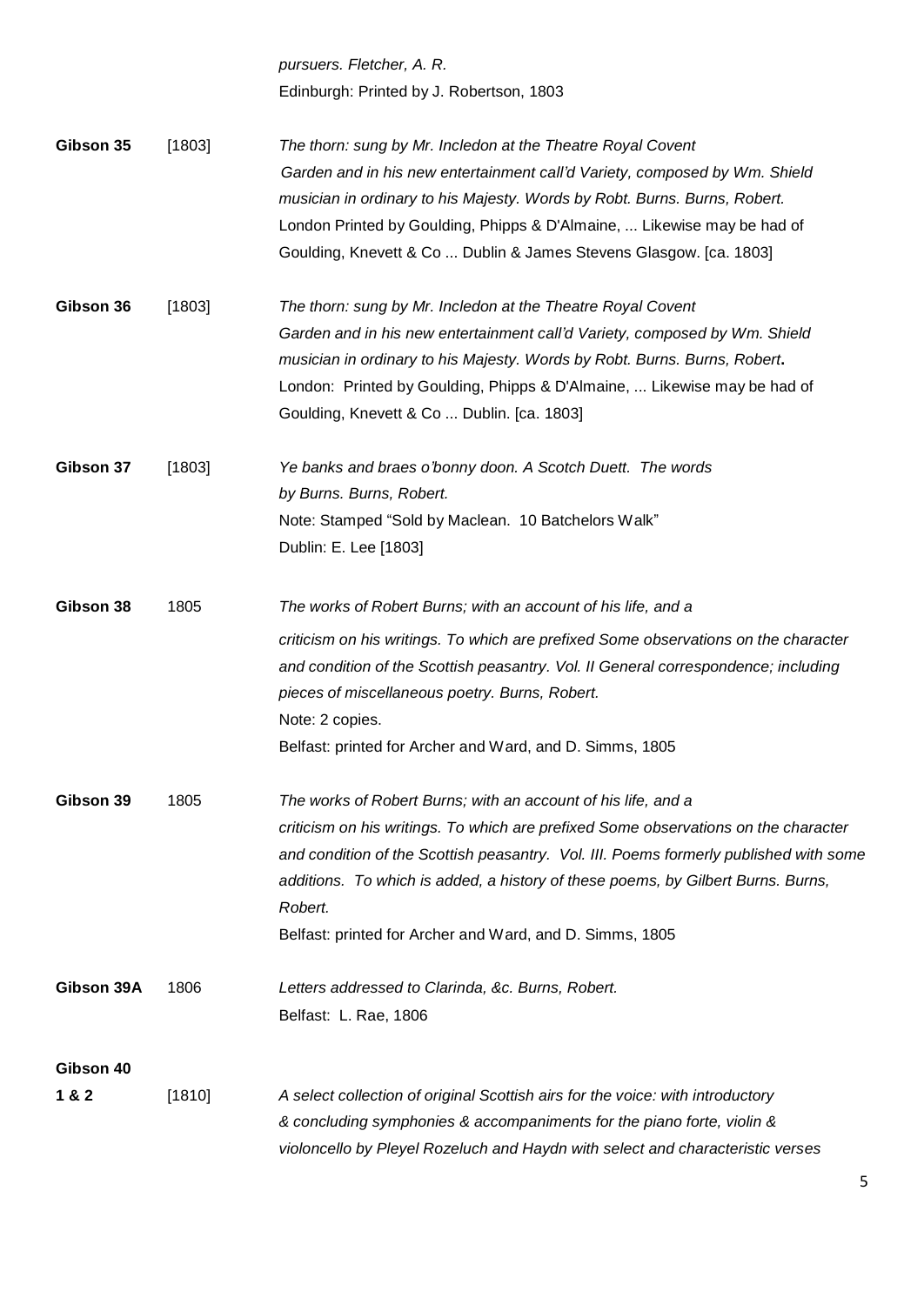*both Scottish and English adapted to the airs including upwards of one hundred new songy by Burns.*

No location.

|                  | 1808-1810 | "HON <sup>BLE</sup> GEO: O"CALLAGHAN"                                               |
|------------------|-----------|-------------------------------------------------------------------------------------|
|                  |           | Note: 4 volume set bound in two volumes, title pages are signed in ink by George    |
|                  |           | Thompson. Volumes are numbered in ink. Title pages of volumes 3 and 4 exclude       |
|                  |           | Pleyel and Rozeluch. Covers have following plate: "HON <sup>BLE</sup> GEO:          |
|                  |           | O"CALLAGHAN". Title pages are dated in pencil as follows:                           |
|                  |           | Volume 1: 1809                                                                      |
|                  |           | Volume 2: 1810                                                                      |
|                  |           | Volume 3: 1810                                                                      |
|                  |           | Volume 4: 1808                                                                      |
|                  |           | London: Printed & sold by T. Preston,  Sold also by G. Thomson, the editor &        |
|                  |           | proprietor, Edinburgh [1808-1810]                                                   |
| Gibson 41        | [1817]    | A select collection of original Scottish airs for the voice: with introductory &    |
|                  |           | concluding symphonies & accompaniments for the piano forte, violin & violoncello by |
|                  |           | Pleyel Rozeluch and Haydn with select and characteristic verses both Scottish and   |
|                  |           | English adapted to the airs including upwards of one hundred new songy by Burns.    |
|                  |           | Note: 2 volume set bound in one volume, title pages are signed in ink by George     |
|                  |           | Thompson. Volumes are numbered in ink. Title pages are dated in pencil as           |
|                  |           | follows:                                                                            |
|                  |           | Volume 1: 1817                                                                      |
|                  |           | Volume 2: 1816-15[?]                                                                |
|                  |           | London: Printed & sold by T. Preston,  Sold also by G. Thomson, the editor &        |
|                  |           | proprietor, Edinburgh [1815-1817?]                                                  |
| Gibson 41A       | 1814      | Letters addressed to Clarinda, &c. Burns, Robert.                                   |
|                  |           | Belfast: L. Rae, 1814                                                               |
| Gibson 42        | 1816      | The Poetical Works of Robert Burns  With a complete glossary, and life of the       |
|                  |           | author. Burns, Robert.                                                              |
|                  |           | Note: 2 volumes bound together                                                      |
|                  |           | London: W. Lewis & Co., 1816                                                        |
| <b>Gibson 43</b> | 1817      | The poetical works of Robert Burns: including the pieces                            |
|                  |           | published in his correspondence and reliques, with his songs and fragments; to      |
|                  |           | which is prefixed a sketch of his life. Burns, Robert.                              |
|                  |           | London: T. Cadell & W. Davies, 1817                                                 |
| Gibson 44        | 1817      | A journey to the Western Islands of Scotland. Johnson, Samuel and McNicol,          |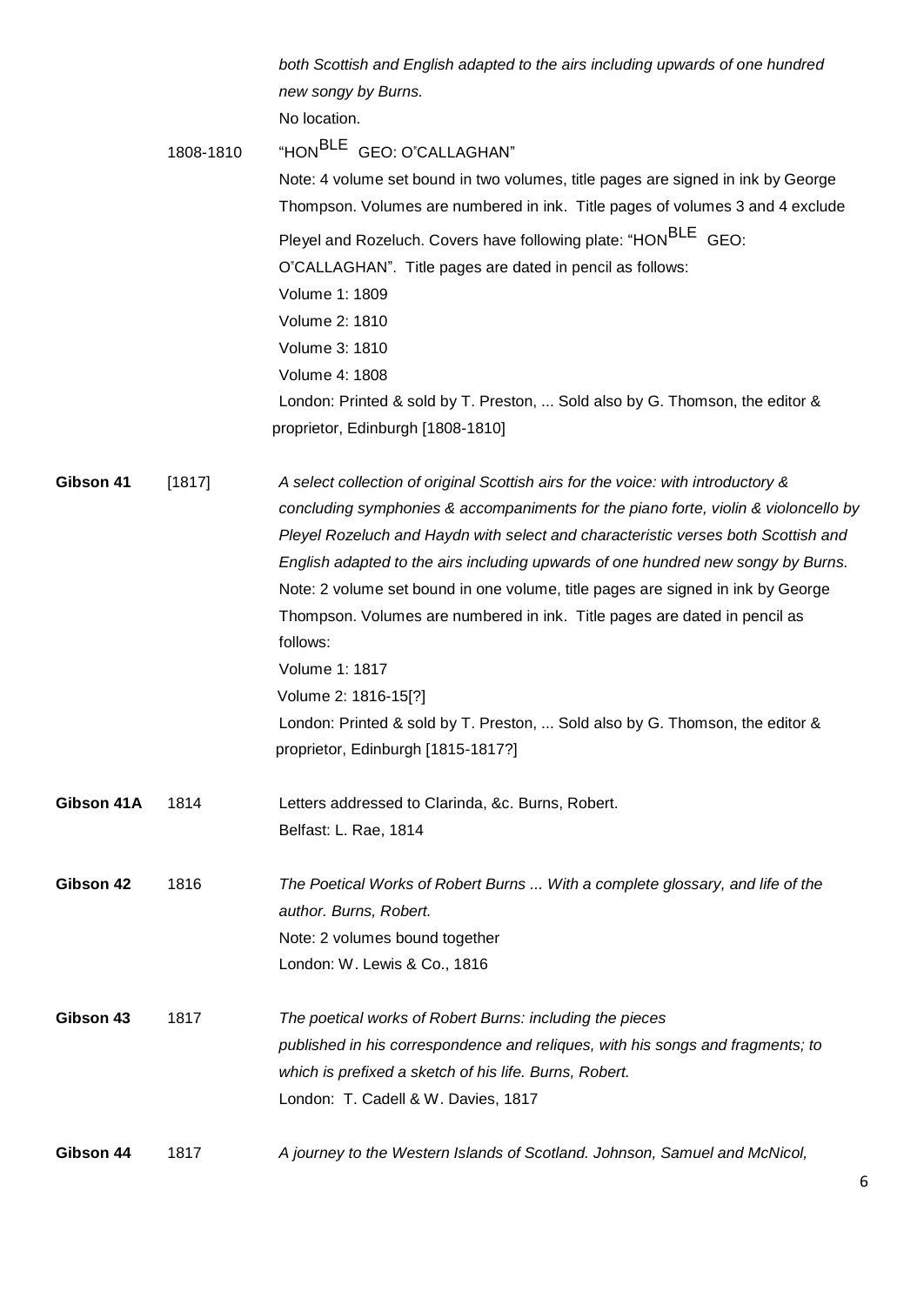|              |      | Donald.<br>Glasgow: printed at the Stanhope Press, by and for R. Chapman, 1817                                                                                                                                                                                                                                                                                                                                                                                                                           |
|--------------|------|----------------------------------------------------------------------------------------------------------------------------------------------------------------------------------------------------------------------------------------------------------------------------------------------------------------------------------------------------------------------------------------------------------------------------------------------------------------------------------------------------------|
| Gibson 45    | 1818 | The poetical works of Robert Burns  With a  sketch of the life<br>of the author  Embellished with  engravings. Burns, Robert.                                                                                                                                                                                                                                                                                                                                                                            |
|              |      | Note: Inscribed on prelim "Newcastle/Oct 23 <sup>rd</sup> 1840/To Major Burns/with<br>Carmichaels/Kindest regards". An earlier inscription in pencil has been partially<br>erased. Also contain a note from A.G. regarding the bibliographic details.<br>Newcastle upon Tyne: Printed and published by Mackenzie and Dent, 1818                                                                                                                                                                          |
| Gibson 46    |      |                                                                                                                                                                                                                                                                                                                                                                                                                                                                                                          |
| 1, 2 & 8 & 3 | 1820 | The works of Robert Burns, containing I. all his writings, as published by Dr.<br>Currie, & others; II. a variety of pieces, collected from miscellaneous publications; and<br>III. some original articles. [With illustrations.] Burns, Robert.<br>Note: 3 volumes. V.1 contains a newspaper clipping from the Sunday Times<br>30/10/1927 - "Kilmarnock" Burns fetches £1350. Edinburgh: J. Orphoot, 1820                                                                                               |
| Gibson 47    | 1820 | The life and anecdotes of the black dwarf, or David Ritchie,<br>commonly called "Bowed Davie" of Manor, Peeblesshire  together with part of a<br>curious journal found in his hut after his decease, etc. Chambers, William.<br>Edinburgh: W. Chambers, 1820                                                                                                                                                                                                                                             |
| Gibson 48    | 1821 | Exploits and anecdotes of the most remarkable gypsies in the Southern<br>Counties of Scotland. Together with traits of their origin, character, and<br>manners. Chambers, William.<br>Edinburgh: William Chambers, 1821                                                                                                                                                                                                                                                                                  |
| Gibson 49    | 1823 | The poetical works of Robert Burns: with several pieces never<br>before published; notes illustrative of his poems, and definitions of all Scottish words<br>and phrases. To which is prefixed, an account of his life: and also a view of his<br>character by Gilbert Burns. Burns, Robert.<br>Note: Inscribed on prelim "Captain Campbell/ 91 Rifles[?]" and "Given as<br>a/remembrance/from/Mrs. Campbell/To/N. P. Fraser[?]/London/21 <sup>st</sup> January/1876"<br>Philadelphia: B. Chapman, 1823. |
| Gibson 50    | 1824 | The works of Robert Burns with an account of his life, and a criticism of his<br>writings. A new edition. Burns, Robert.<br>London: Jones and company, 1824                                                                                                                                                                                                                                                                                                                                              |
| Gibson 51    | 1838 | The life of Robert Burns, with a criticism on his writings.                                                                                                                                                                                                                                                                                                                                                                                                                                              |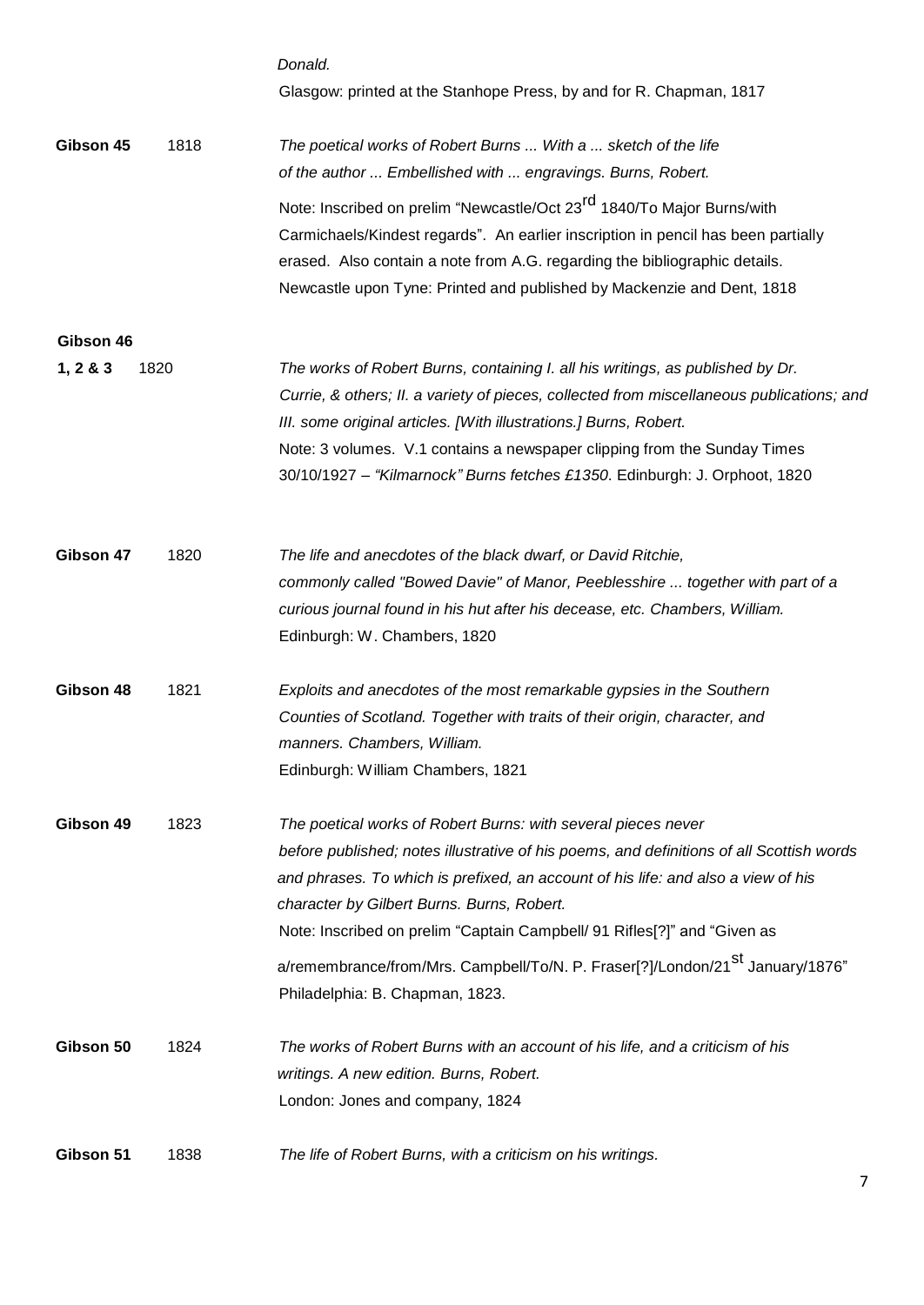|           |        | Originally published in connection with the works of Burns, in 1800: here considerably<br>extended by additional particulars, many of which were never before made public.<br>Currie, James.<br>Note: Inscribed on prelim "To Andrew Gibson, with all/good wishes from WCA.<br>[William Craibe Angus]/Glasgow, Xmas, 1893"<br>Edinburgh: William and Robert Chambers, 1838 |
|-----------|--------|----------------------------------------------------------------------------------------------------------------------------------------------------------------------------------------------------------------------------------------------------------------------------------------------------------------------------------------------------------------------------|
| Gibson 52 | 1841   | The Poetical Works of Robert Burns; with a memoir of the author's life and a<br>glossary. Burns, Robert.                                                                                                                                                                                                                                                                   |
|           |        | Note: Inscribed "Alex Gladstone./Glasgow/27 <sup>th</sup> August 1842"<br>Newcastle: W. & T. Fordyce, 1841                                                                                                                                                                                                                                                                 |
| Gibson 53 | 1843   | The Highland note-book; or, Sketches and anecdotes. Carruthers, Robert.<br>Edinburgh: Adam and Charles Black, 1843                                                                                                                                                                                                                                                         |
| Gibson 54 | 1849   | Robert Burns; as a poet, and as a man. Tyler, Samuel.<br>Dublin: James McGlashan, 1849                                                                                                                                                                                                                                                                                     |
| Gibson 55 | 1868   | Title pages (and imprints) of the books in the private library of<br>James McKie, Kilmarnock. McKie, James.<br>Note: Limited edition signed and numbered by James McKie. Inscribed on p.ii "To<br>Charles Edwards Esquire/with compliments"<br>Kilmarnock: Printed by James McKie, 1868                                                                                    |
| Gibson 56 | [1879] | The Poetical Works of Robert Burns. Edited, with a critical memoir, by William<br>Michael Rossetti. Burns, Robert.<br>London: Ward, Lock & Co. [1879]                                                                                                                                                                                                                      |
| Gibson 57 | 1885   | The life and anecdotes of David Ritchie, the original of Sir Walter Scott's black<br>dwarf, etc. Chambers, William.<br>Note: Limited edition, this copy numbered and signed 140 of 150.<br>Annotated in pencil throughout. Unbound.<br>Edinburgh: W. Chambers, 1885                                                                                                        |
| Gibson 58 | 1886   | Exploits and anecdotes of the Scottish gypsies, etc. Chambers, William.<br>Note: Limited edition on fine paper, this copy numbered and signed as 85 of 100.<br>Unbound.<br>Edinburgh: William Brown 1886                                                                                                                                                                   |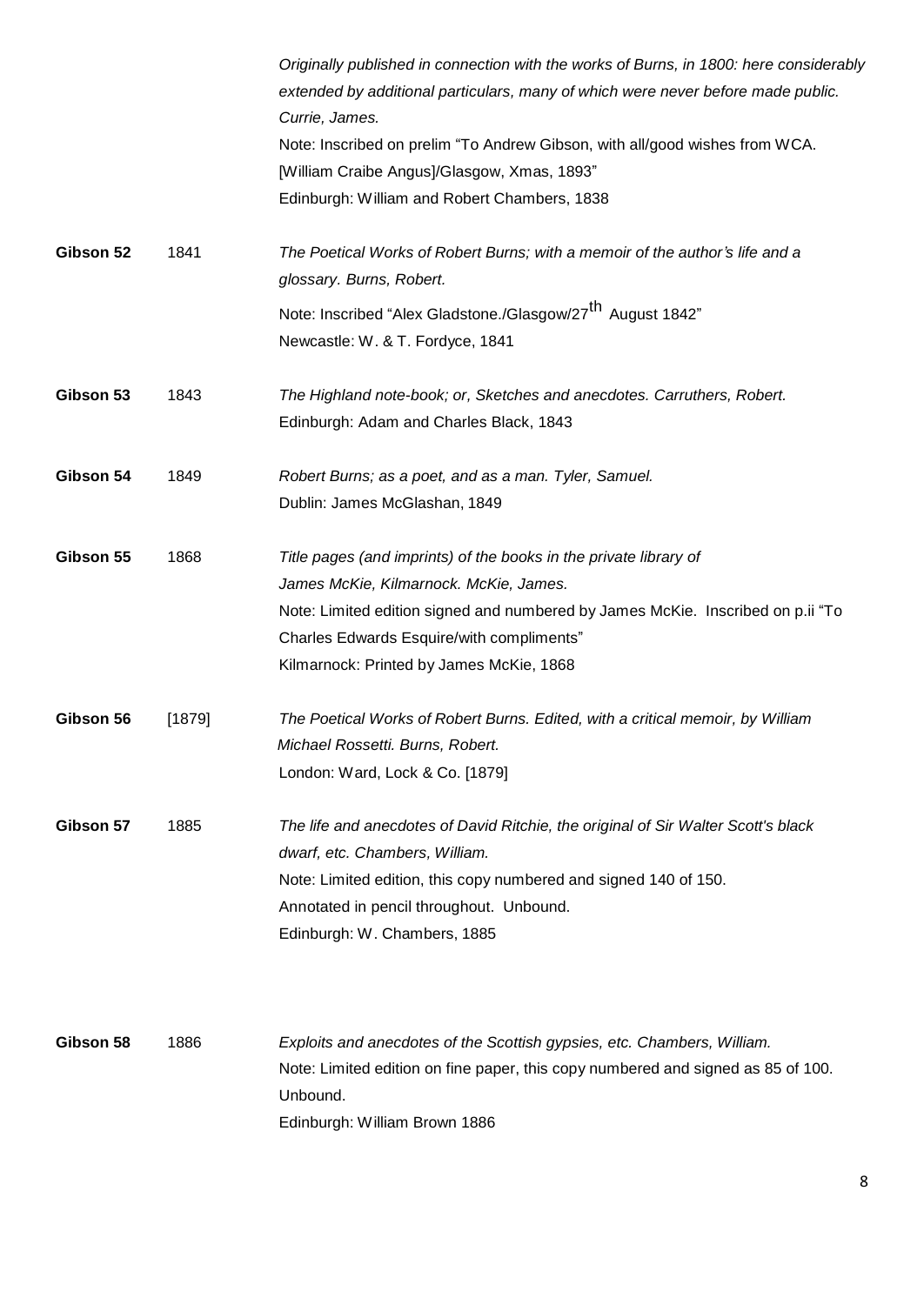| Gibson 59 | 1886   | Exploits and anecdotes of the Scottish Gypsies with traits of their origin,<br>character, and manners. Chambers, William.<br>Note: Apparently one of the limited edition of 300 on "common paper".<br>Edinburgh: William Brown, 1886                                                                                                                            |
|-----------|--------|-----------------------------------------------------------------------------------------------------------------------------------------------------------------------------------------------------------------------------------------------------------------------------------------------------------------------------------------------------------------|
| Gibson 60 | 1887   | The Poetical Works of Robert Burns  With a prefatory notice, biographical and<br>critical. By Joseph Skipsey. Burns, Robert.<br>Note: Bound in wooden boards, souvenir copy from Burn"s Monument, Ayr.<br>London: Walter Scott, 1887                                                                                                                            |
| Gibson 61 | 1887   | Scotchwoman. Robert Burns: an inquiry into certain aspects of his life and<br>character and the moral influence of his poetry.<br>Note: William Craibe Angus bookplate. Inscribed on prelim "W Craibe Angus Snr[?]<br>with kind regards/of the author's brother/[??] Gairdner/18.7.96"<br>London: Elliot Stock, 1887                                            |
| Gibson 62 | 1891   | The Kilmarnock edition of the poetical works of Robert Burns. Burns, Robert.<br>Note: Inscribed on prelim "And. Gibson/14 Cliftonville Avenue/Belfast". Annotated in<br>pencil throughout.<br>Edinburgh: John Menzies, 1891                                                                                                                                     |
| Gibson 63 | 1896   | Allan Ramsay. [A biography.] Smeaton, William Henry Oliphant.<br>Edinburgh: Oliphant, Anderson and Ferrier, 1896                                                                                                                                                                                                                                                |
| Gibson 64 | 1908   | Notes on Scottish song. Written in an interleaved copy of The Scots Musical<br>Museum with addition by Robert Riddell and others. Dick, James C. and Burns,<br>Robert.<br>Note: Limited edition numbered 49 or 255.<br>London: Henry Frowde, 1908                                                                                                               |
| Gibson 65 | 1910   | The poetical works of Robert Burns. Burns, Robert & Rossetti, William Michael.<br>Note: Inscribed on prelim "Presented by/R.A.H. Baird, Esquire, J.P./of [W. &<br>G. Baird Stamp]/To/And. Gibson/14 Cliftonville Avenue,/Belfast". W. & G.<br>Baird stamps appear throughout and their name appears on the cover.<br>London: William Collins, Sons, & Co., 1910 |
| Gibson 66 | [1926] | Crichton-Browne, James, Sir, Burns, from a new point of view.<br>Note: Inscribed on prelim "With kind regards/[?] McGowan/Mar "26"<br>London: Hodder and Stoughton, [1926]                                                                                                                                                                                      |

**Gibson 67**